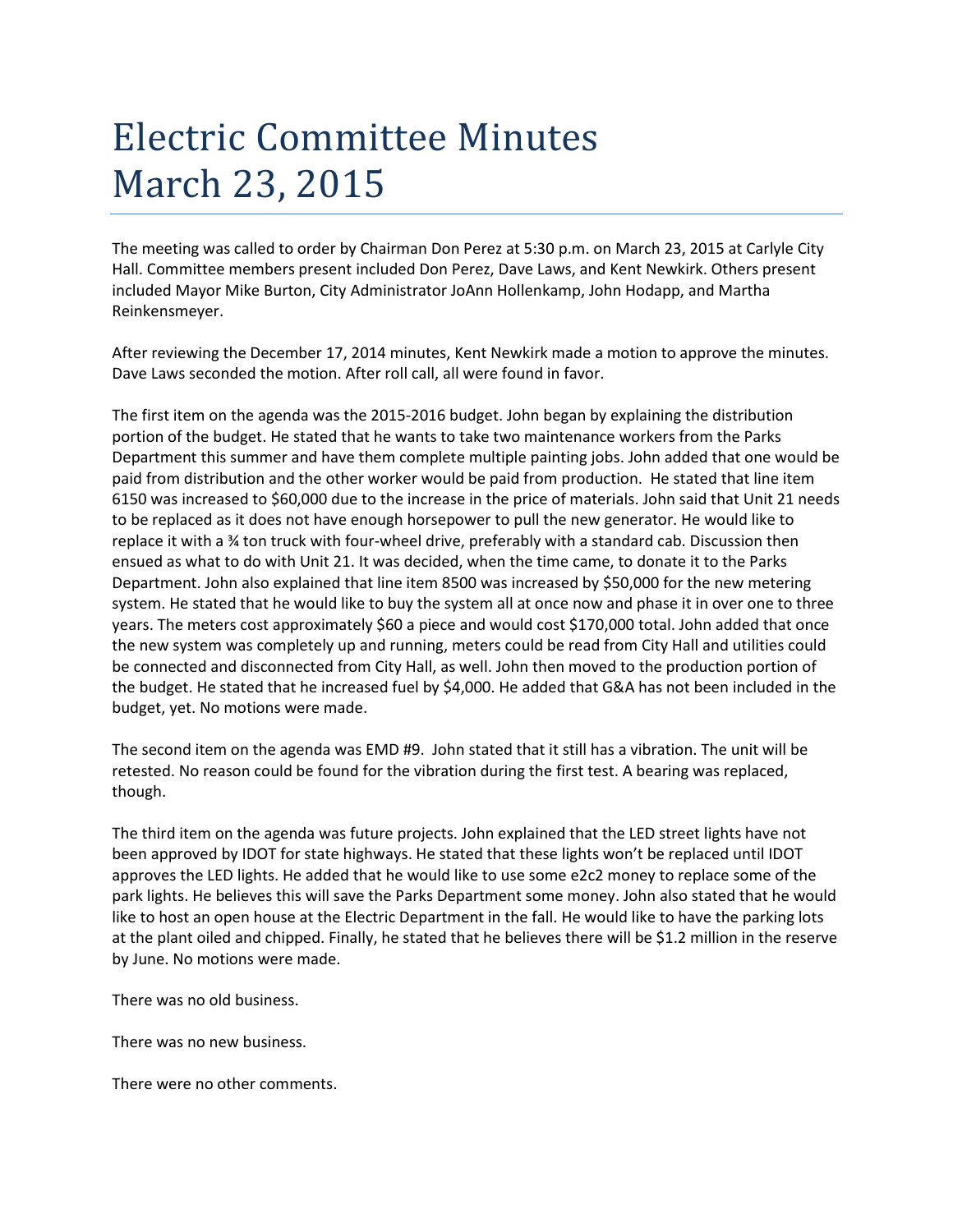With no further business to discuss, Kent Newkirk made a motion to adjourn. Dave Laws seconded the motion. With all in favor, the meeting was adjourned at 6:03 p.m.

Respectfully submitted, Martha Reinkensmeyer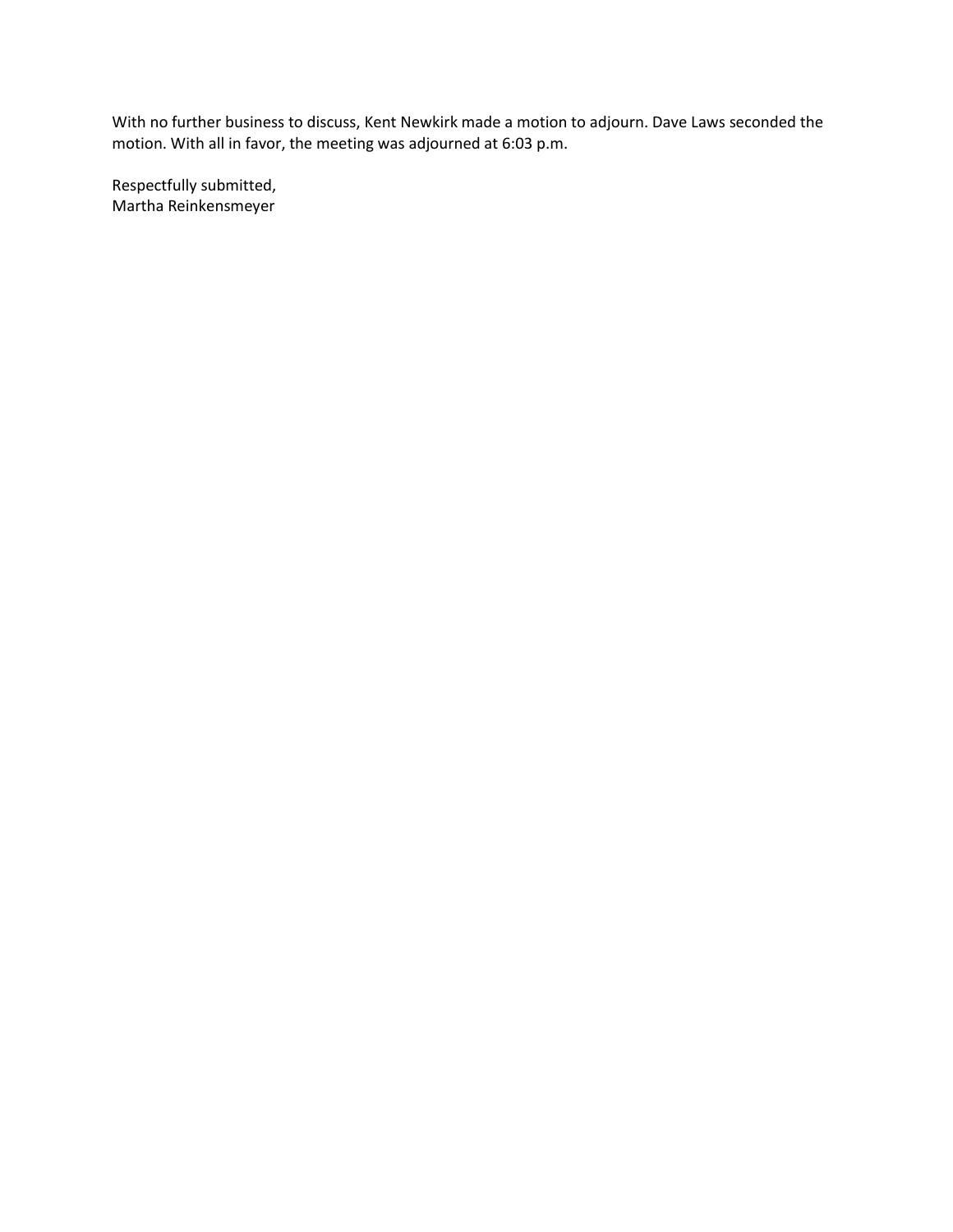## Electric Committee Minutes May 26, 2015

The meeting was called to order by City Administrator JoAnn Hollenkamp on Tuesday, May 26 at 8:26 p.m. at Case Halstead Library. Previous members present included Don Perez, Scott Diekemper, and Kent Newkirk. Current members present included Scott Diekemper, Judy Smith, and Jason Edwards. JoAnn Hollenkamp was also present.

The first item on the agenda was the approval of the March 23, 2015 minutes. After reviewing the minutes, Don Perez made a motion to approve the minutes. Kent Newkirk seconded the motion. After a voice vote, all were found in favor.

There were no other public comments.

With no further business to discuss, Judy Smith made a motion to adjourn. Jason Edwards seconded the motion. With all in favor, the meeting was adjourned.

Respectfully submitted, JoAnn Hollenkamp

Edited by Martha Reinkensmeyer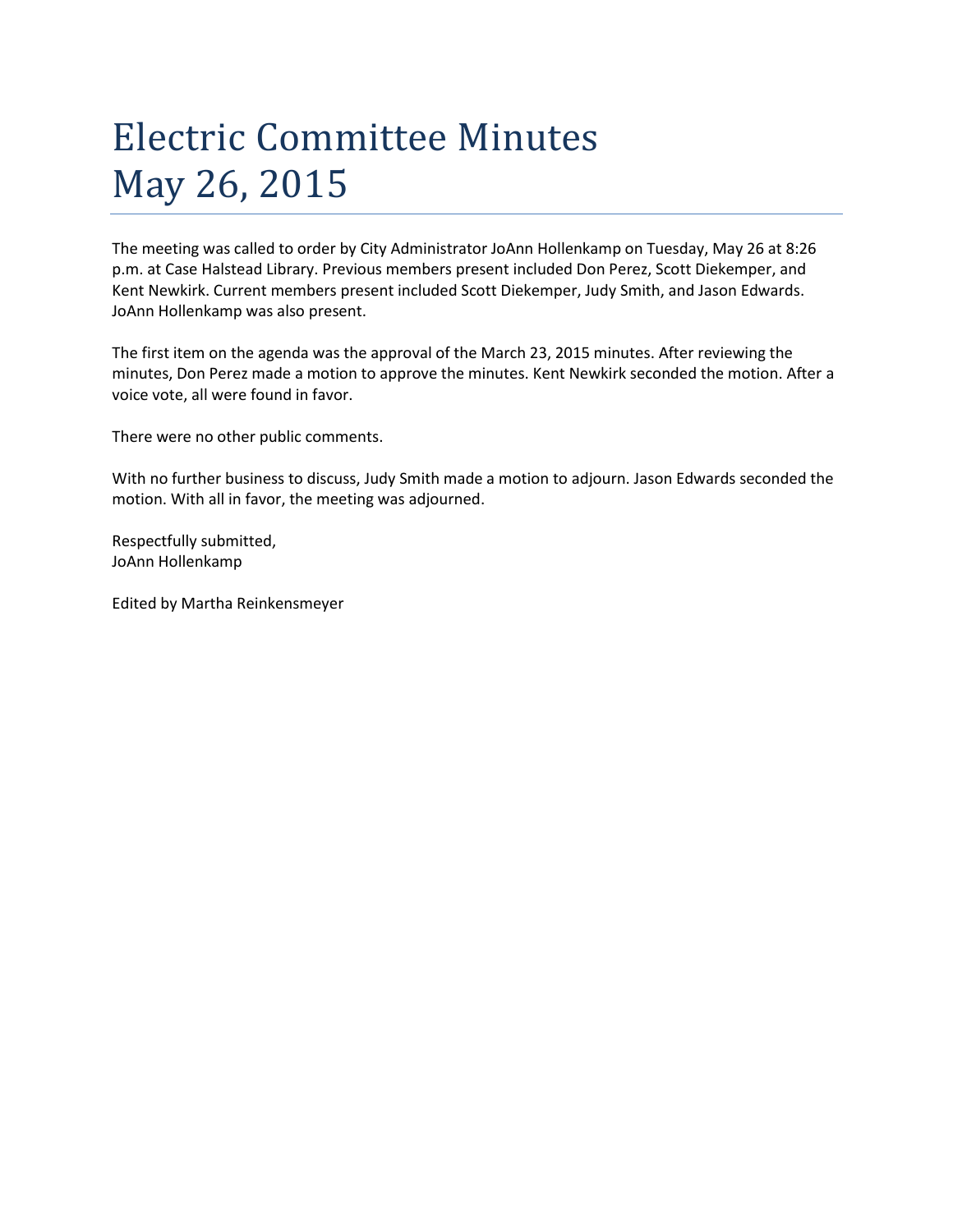## Electric Committee Minutes Wednesday, June 24, 2015

The meeting was called to order by Chairman Scot Diekemper on Wednesday, June 24, 2015 at 10 a.m. at Carlyle City Hall. Members present included Scott Diekemper, Judy Smith, and Jason Edwards. Others present included Mayor Mike Burton, JoAnn Hollenkamp, Kent Newkirk, and John Hodapp.

After reviewing the minutes from the May 26, 2015 meeting, Judy Smith made the motion to approve the minutes. Scott Diekemper seconded the motion. After a voice vote, all were found in favor.

The first two items on the agenda were electric department and project updates. John Hodapp stated that JC Supply has low power while the City is generating power. He added that when this occurs the public sees blinks in the lights. John said that the City may have to put a new bank in to solve this problem. The City's cost to fix this problem correctly could be \$20,000. No motions were made.

The third item on the agenda was the new pickup truck. John would like to replace Unit #21. He would like to sell or donate it to the Parks Department and seek bids for a new truck. Judy Smith made a motion to allow John to seek bids for a new truck. Scott seconded the motion. After a voice vote, all were found in favor.

The fourth item on the agenda was the LED project for Parks. John stated that he would like to replace the Park's lights with LED lights. This would cut the Park's electric bill in half. No motions were made.

The fifth item on the agenda was auto read meters. John stated that meters could be read from City Hall and that people's electric could be shut off from City Hall, as well. The total cost would be \$375,000. This would be phased in over three years. No motions were made.

There was no old business.

Under new business, John stated that the diesel fuel gauge went bad and that it would cost \$15,000 to replace it. Judy Smith made a motion to send the purchase order for the gauge to the next Council meeting for approval. Jason Edwards seconded the motion. After a voice vote, all were found in favor.

There were no other comments.

With no further business to discuss, Judy Smith made a motion to adjourn. Jason Edwards seconded the motion. With all in favor, the meeting was adjourned.

Respectfully submitted, Scott Diekemper

Edited by Martha Reinkensmeyer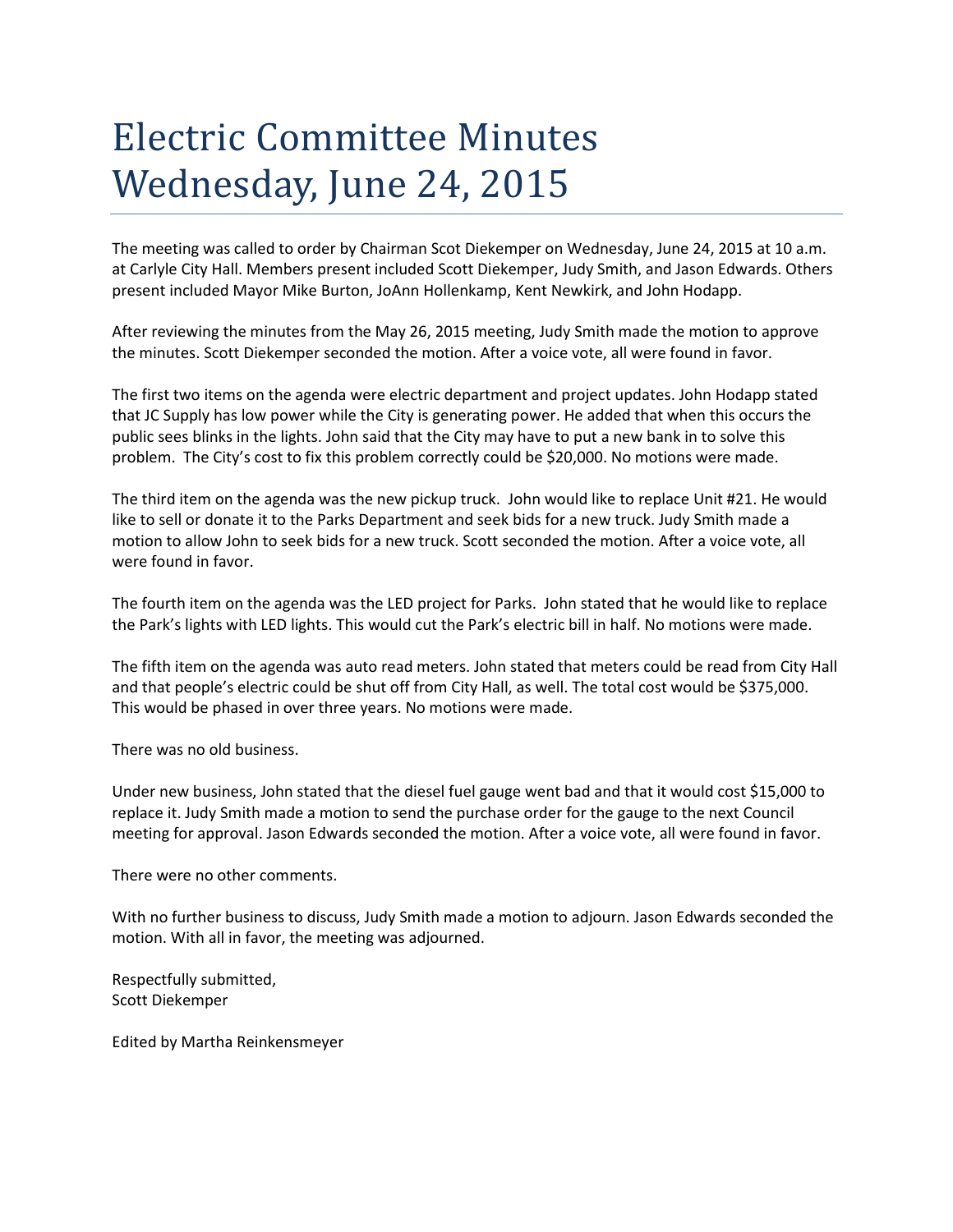| $Commitree: E   CCV ic$                                                                                          |
|------------------------------------------------------------------------------------------------------------------|
| at10a.m.<br>Meeting Date & Time: Friday, Jul                                                                     |
| Meeting Place: $E$ $ee$ $tric$ $Be$ $\sigma t$ .                                                                 |
| Members Present: <u>Scorr 300y</u>                                                                               |
| Others Present: DRN COTHERN, COVGOENCER, DANE MULLE, JONN HOOMO,                                                 |
| Brief Minutes:                                                                                                   |
| 10:02 cm to opener                                                                                               |
| Seven Hang Judy Hard                                                                                             |
| PRESERTATION OF MORTLACING SYSTEMS<br>etters etterstrussen guvo a pilovis presismon<br>Wint computer scine store |
| <b>FORTHANTALUS</b> (Comp NAME)                                                                                  |
| System the bis view Gon Laboral, GAS, Learer, Struct Holling                                                     |
| DOY MADE MONON DO GET AU ILLIGAMENTON DOGETHER<br>AMD DRIVE to cannot Scharscours monop                          |
| 3 years to system                                                                                                |
| mariou to rose and Juey 25 Score 2MD                                                                             |
|                                                                                                                  |

 $\mathscr{O}$ Chairman

--------

Committee Paid: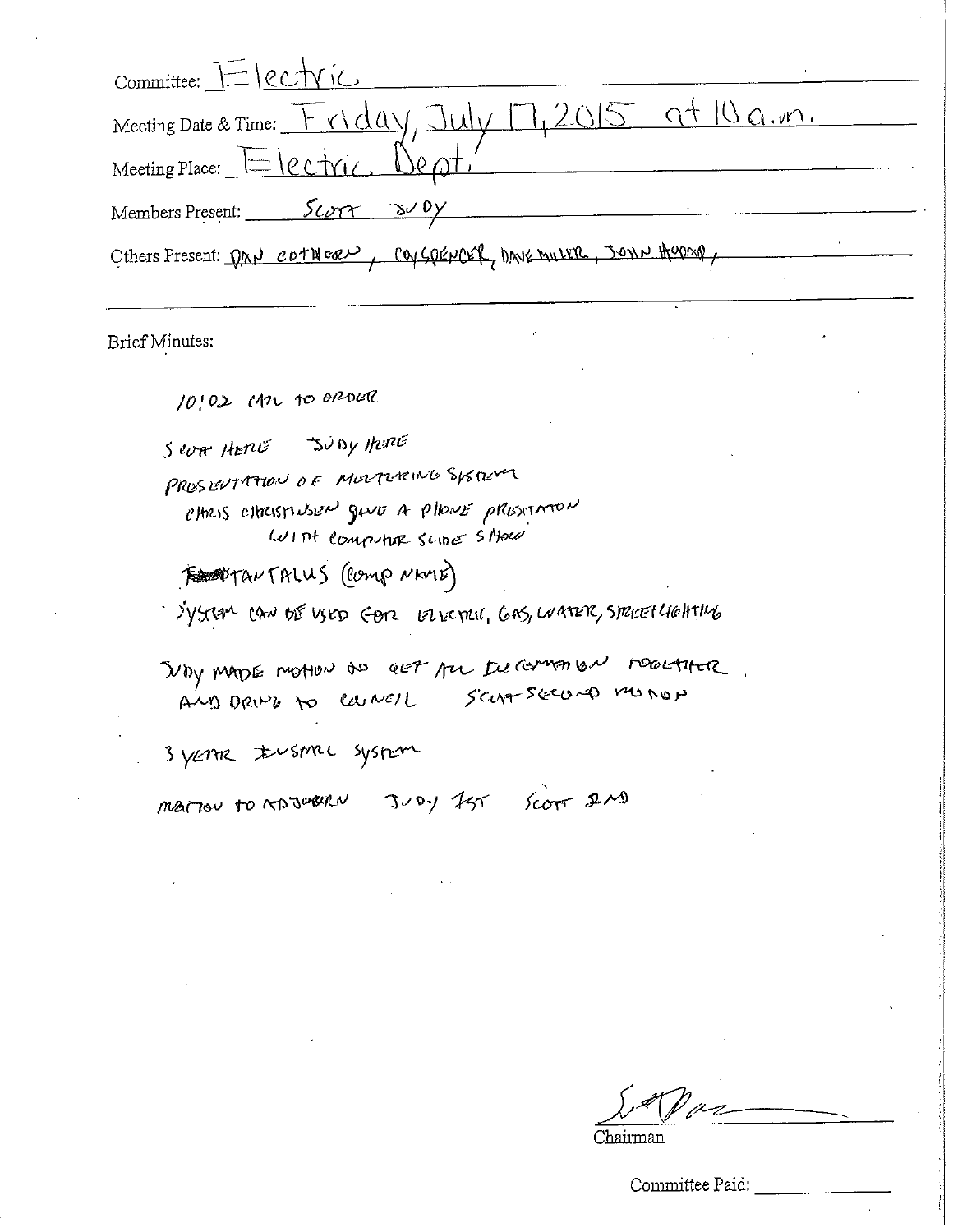| Commitree: ElectriC                                                                                    |
|--------------------------------------------------------------------------------------------------------|
| Meeting Date & Time: $F \cap d\alpha \vee$ , $J \cup J \cup g$ , $29$ , $2015$ , $a + 10$ , $c_1, m$ . |
| Meeting Place: Electric Department                                                                     |
| Members Present: 50017<br>304<br><u>JASON</u>                                                          |
| Others Present: $\mathbb{Z}$ ACV<br>$30H2$ K-RT<br>RIT4<br>71<br>POO                                   |
| TAY TURKER GARY BOKERMANN KRIS THOELE                                                                  |
| Brief Minutes:                                                                                         |
| 10:00 cru to oripler                                                                                   |
| SLOTT JAY JOSON An HERE                                                                                |
| PRESENTATION DE METERING SYSTEM                                                                        |
| By FLETCHER-REINHMRDT CO.                                                                              |
| NURSING MOME TRANSFORMER                                                                               |

NUD TO UPGAADE TO LARLER ONE

motor to ADJORN<br>Droy 755 JASN 2ND

Chairman

Committee Paid: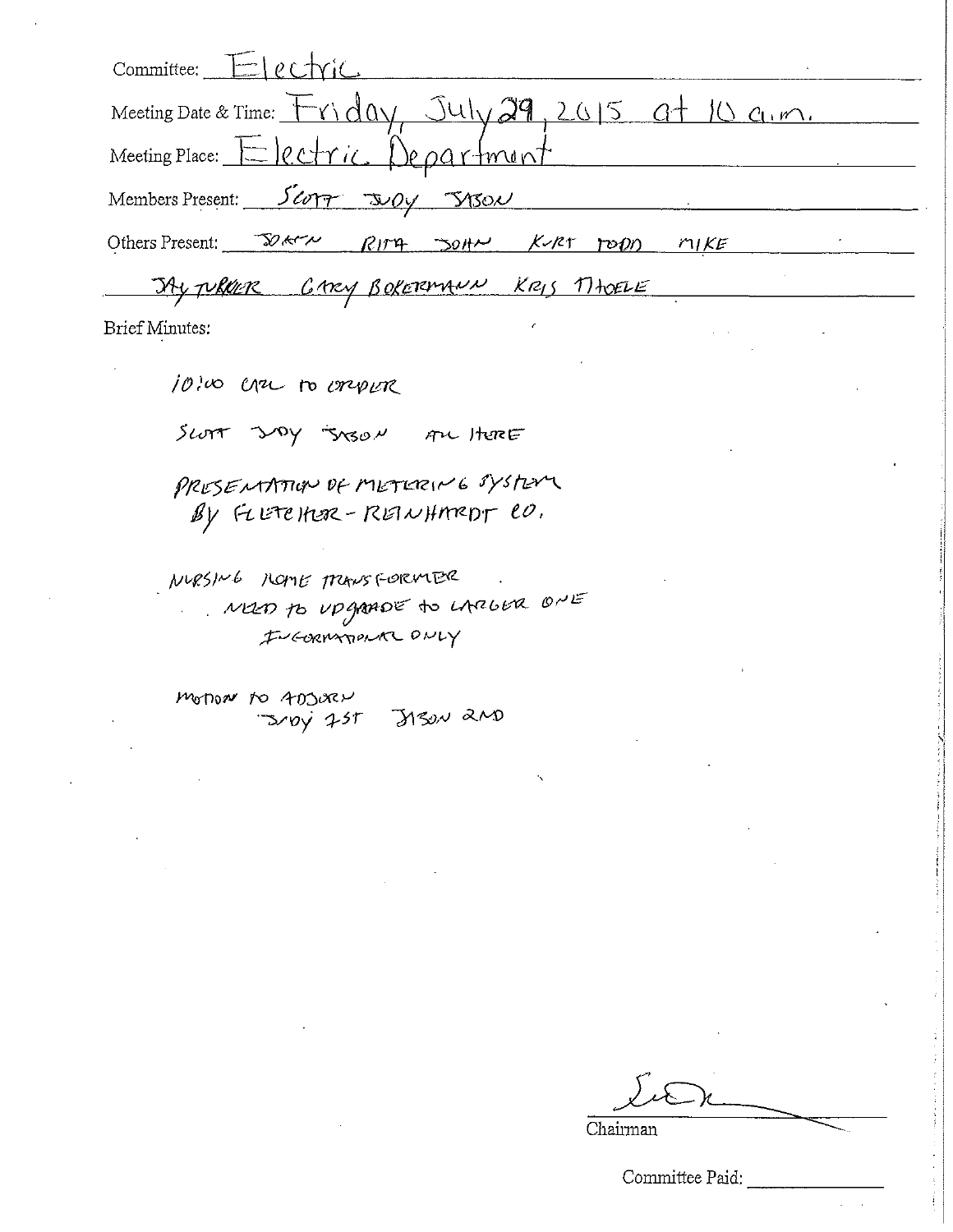| Committee: Eleanopl                                                      |                       |
|--------------------------------------------------------------------------|-----------------------|
| Meeting Date & Time: $\frac{N}{G}$ 7 $\frac{N}{H}$ 2015                  | $9.00$ AM             |
| Meeting Place: CHy HML                                                   |                       |
| <u>MBON</u><br>Members Present: $\sqrt{\frac{\text{Sovy}}{\text{Sovy}}}$ |                       |
|                                                                          |                       |
| Others Present: <u>Survey</u> Solv<br>MIKE                               |                       |
|                                                                          |                       |
| <b>Brief Minutes:</b>                                                    |                       |
| can to oppose alos am                                                    |                       |
| now the goor syser seey                                                  |                       |
|                                                                          |                       |
| Juby 17th Scott and MINUTES                                              |                       |
| MSUN 89 ht Juby 2000 MINUTES                                             |                       |
|                                                                          |                       |
| MAN PICKUP                                                               |                       |
| - July Accept BID CORM wildmore Rozzo                                    |                       |
| - JASON SECOMD                                                           |                       |
| $-810$ price \$ 22,699.38 W/oprous                                       |                       |
|                                                                          |                       |
| NEW TRANSGORMETE<br>- FOR NURSIUC HOME                                   | $\tilde{\phantom{a}}$ |
| - Duby motion to Byy The Seconal Thousandle \$8800,00                    |                       |
|                                                                          |                       |
| THIS CONTROLLED TRANSCOPEMER<br>- Scott Skows                            |                       |
|                                                                          |                       |
| pulled comments<br>- SOHNWIN MAKE PUDIHALE ONDIES GOR                    |                       |
| TRUCK & TRANGORMER                                                       |                       |
| - DISUSION OF OUT DE ESTY RESTAULT RECOUNTS OFTY                         |                       |
| POUVER                                                                   |                       |
| - LIGHTS AT SUSTAINING PUDL                                              |                       |
| - thangesveringers are represents                                        | Chairman              |
|                                                                          | Committee Paid:       |
| bvkra J                                                                  |                       |

 $\mathcal{A}^{\mathcal{A}}$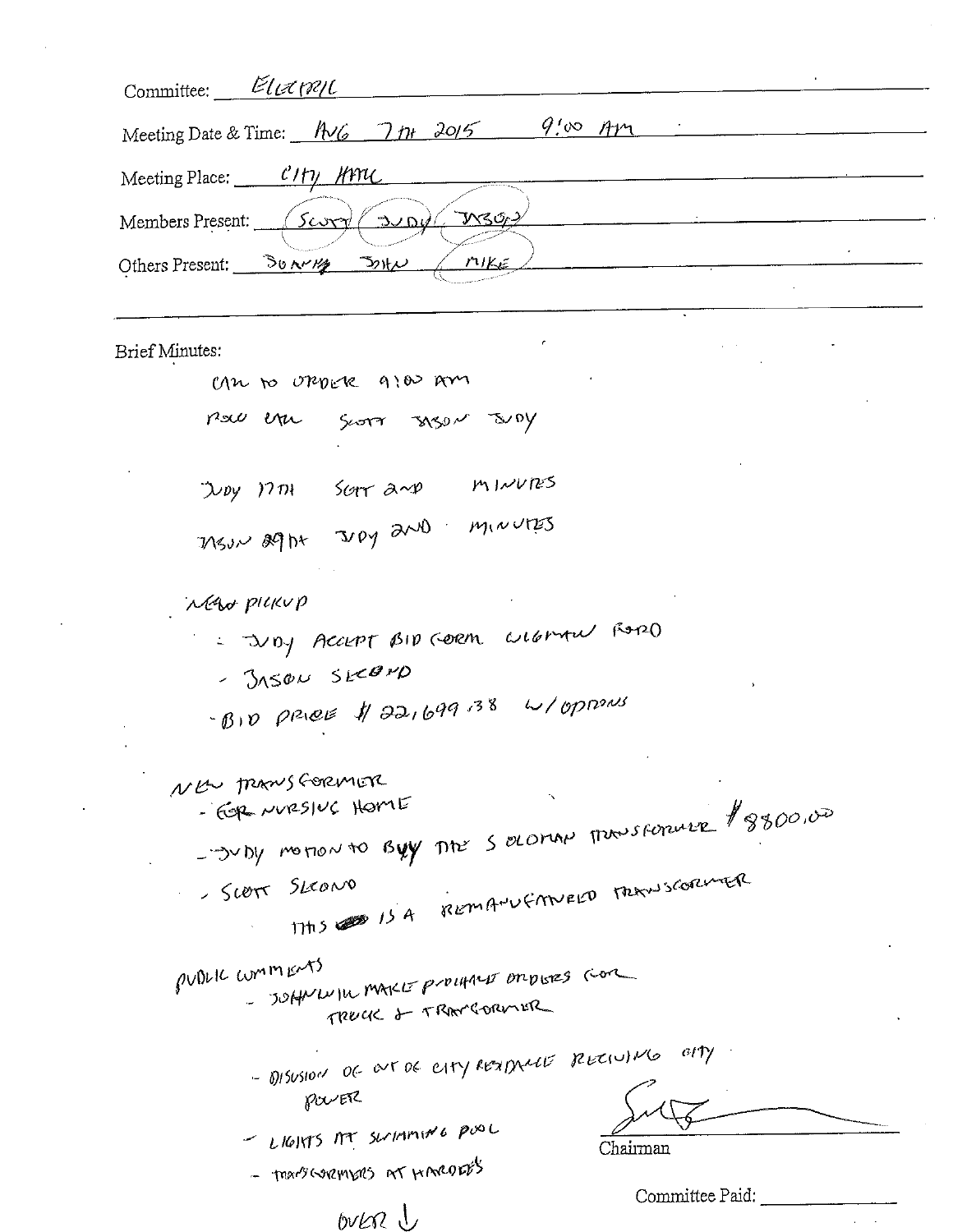

 $\label{eq:2.1} \frac{1}{\sqrt{2}}\left(\frac{1}{\sqrt{2}}\right)^{2} \left(\frac{1}{\sqrt{2}}\right)^{2} \left(\frac{1}{\sqrt{2}}\right)^{2} \left(\frac{1}{\sqrt{2}}\right)^{2} \left(\frac{1}{\sqrt{2}}\right)^{2} \left(\frac{1}{\sqrt{2}}\right)^{2} \left(\frac{1}{\sqrt{2}}\right)^{2} \left(\frac{1}{\sqrt{2}}\right)^{2} \left(\frac{1}{\sqrt{2}}\right)^{2} \left(\frac{1}{\sqrt{2}}\right)^{2} \left(\frac{1}{\sqrt{2}}\right)^{2} \left(\$ 

AOSOVRANERT

 $s$ erre  $45r$   $200$   $30$ 

 $\mathcal{L}(\mathcal{L})$  and  $\mathcal{L}(\mathcal{L})$  . The set of  $\mathcal{L}(\mathcal{L})$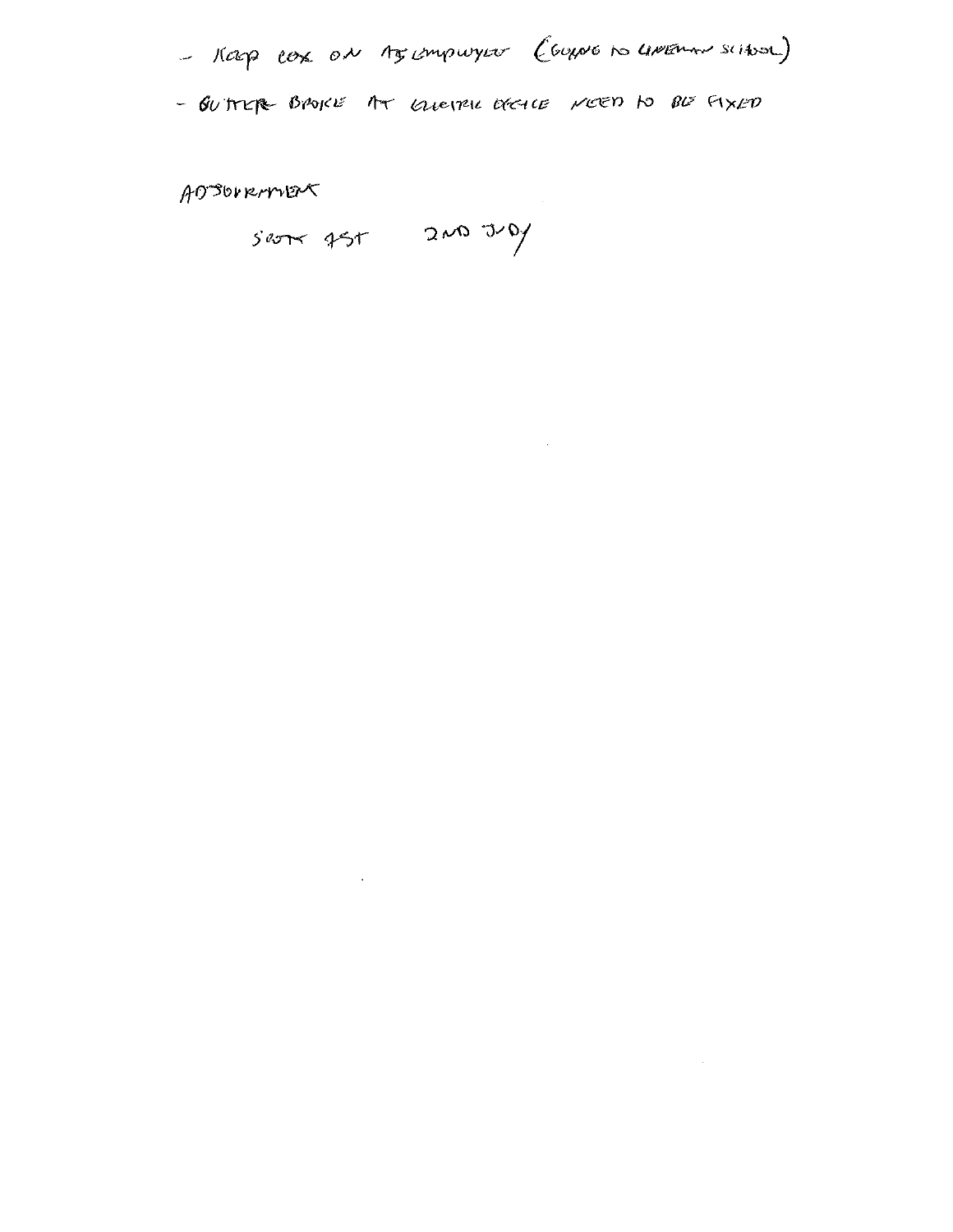Electric Committee Committee: Meeting Date & Time: Aug, 19, 2015 Meeting Place:  $(\overrightarrow{u})\overrightarrow{u}$ Members Present: July Emith Juson Edwords Others Present: da Hallenkamp Mike Burton Trenda Johnson **Brief Minutes:** Scott Dieterrpter absent - Judymade motionto accept Aug 28 . Paul Becker, leaves to go to Mighland. \$10 more an hour (Accept Pauls resignation Monday @Courcil) Dan Koch (Cook) called Thursday - Transformer behind plant blew up. 4 years old. He talked to Paul Becker. Carled John for a recommendation. Down I Journeyman Lineman 3/2 Dave can go out Byrs John Next 3>7 years - could be down 3 Journeyman 4 years to train for journeyman Apprentise can't work Primary If a journeyman comes in we need to look at them closely. \$12000 apprentise Discussed after training-apprentise stays for so long to recoup some monies.

Chairman

Committee Paid: